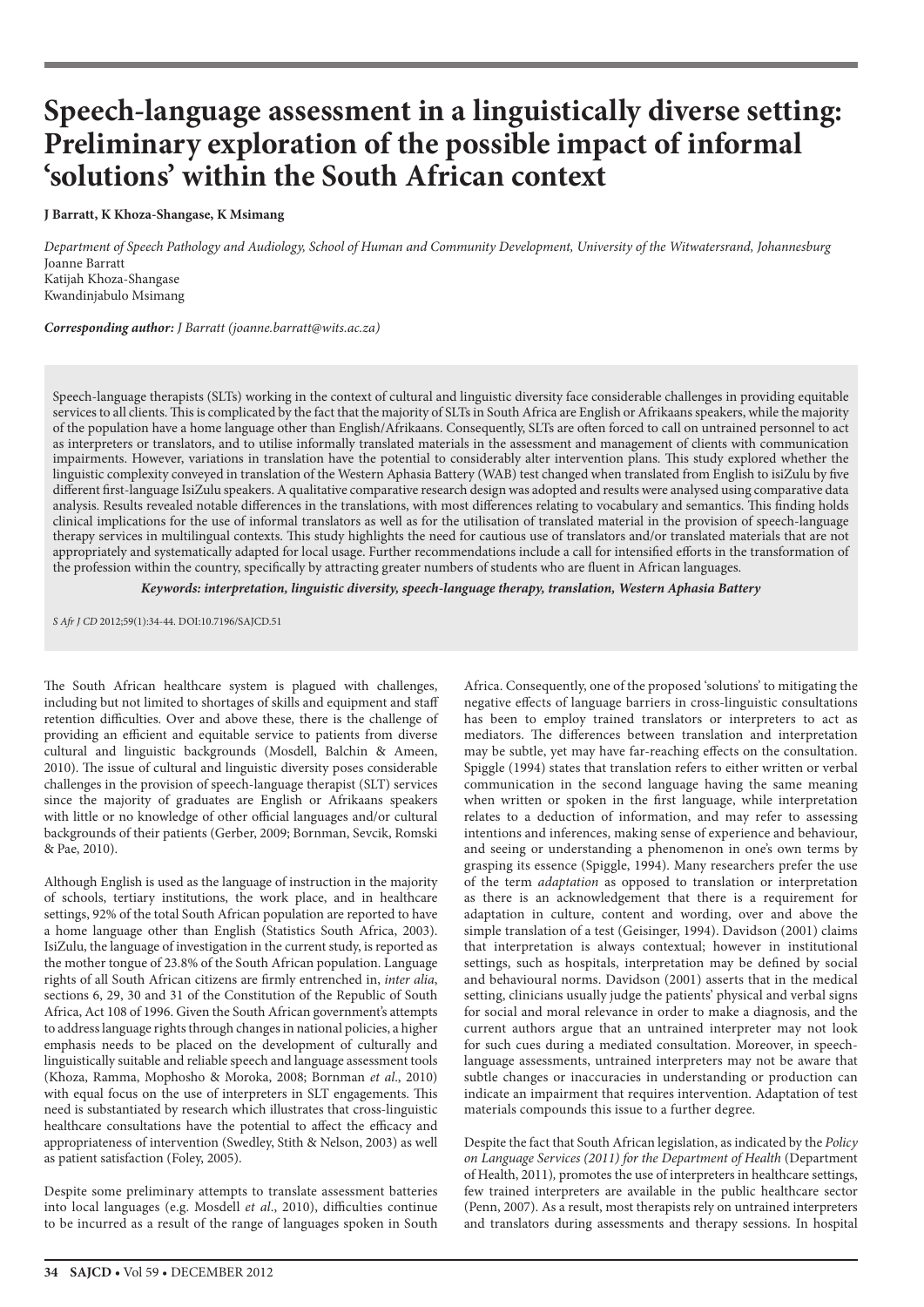settings, nurses, cleaners, general assistants, and family members are frequently called upon to translate or interpret for patients who do not speak and/or understand English. This observation is confirmed by Elderkin-Thompson, Silver and Waitzkin (2001), who report that bilingual individuals with no formal training as translators frequently translate for patients who are non-English speaking. Much meaningful information may be lost since the person translating may not have an understanding of terms used, may use the notion of direct translation or translate the message differently, thus creating confusion and changing the meaning of the item to be translated (Elderkin-Thompson *et al*., 2001). Previous research has also shown that *ad hoc* interpreters can commit many errors of interpretation such as omitting important information as a result of limited vocabulary during translation (Flores, Laws, Mayo, Zuckerman, Abreu, Medina & Hardt, 2003). It can thus be anticipated that results obtained from mediated SLT assessments may be compromised, leading to incorrect diagnoses, particularly where untrained translators or interpreters are used. In speech-language therapy this challenge is more complex because *how* communication occurs is a crucial aspect, not just *what* is communicated as in most other healthcare setting scenarios.

Owing to the limited focused research on this challenge within the South African context, the *ad hoc* arrangements made during assessment and management of clients from linguistically and culturally diverse populations creates translation and adaptation difficulties which arguably influence the normative interpretation of assessment measures, and consequently management plans. Despite the availability of frameworks and guidelines for adapting or translating test measures (e.g. Geisinger, 1994), as well as published guidelines for working with interpreters, anecdotal evidence suggests that these are infrequently followed by SLTs in the South African context; this is believed to have a negative impact on speech-language therapy service provision as a whole.

One of the populations with whom SLTs commonly work is the neurologically impaired adult population. Van Schoor, van Niekerk and Grobbelaar (2001) reported that South Africa is rated among the highest in the world for casualty admission rates secondary to motor vehicle accidents. Global statistics reveal that South Africa has among the highest HIV/AIDS infection rates in the world, with an estimated 410 000 new infections in 2010 (Statistics South Africa, 2010). Mochan, Modi and Modi (2003) show a relationship between HIV infection and cerebrovascular accidents as a result of vascular abnormalities, coagulation disorders and cardio-embolic disease. This high incidence of stroke concurs with the findings of the Southern Africa Stroke Prevalence Initiative (SASPI) Project Team (2004), who report an incidence of cerebrovascular accidents of 243 per 100 000 people. As a result of the above-mentioned factors, it can be assumed that in South Africa the number of patients with speech, language and/or cognitivelinguistic impairments as a consequence of neurological impairment is high, resulting in an increased need for speech-language therapy assessment and intervention.

One commonly used formal English assessment tool for speechlanguage and cognitive-linguistic assessment of the neurologically impaired adult population is the Western Aphasia Battery (WAB) (Kertesz, 1982). This tool includes subtests relating to content, fluency, auditory comprehension, repetition, naming, reading, writing and calculation (Kertesz, 1982), and thus assesses areas of functioning in which patients with traumatic brain injuries also experience difficulty (Kennedy & Yorkston, 2000).

Formal assessment measures provide a baseline for intervention, which may be compromised when a patient's first language is not English. This becomes abundantly clear in a multilingual context like South Africa where the majority of formal assessment measures available are written in English and standardised in different settings. As a result, *ad hoc* translators are often used in clinical encounters, and this may influence the assessment findings in a number of ways. The untrained individual's lack of familiarity with the speech

materials presented and compromised competence with the language that the clinician speaks may influence the accuracy of translation. Translators who are neither competent in English nor the language being translated may not perform as well as native speakers of that language. Hence, SLTs need to take cognisance of these factors and how their lack of knowledge of the native languages of their clients can negatively affect the accuracy of assessment results, preventing them from fully meeting their clients' needs. This heightened awareness should range from case history taking to the actual assessment to the test material used in the assessment, and therefore more emphasis should to be placed on development of assessment and intervention materials in all languages.

In response to this need within the South African SLT profession, the current study explored whether differences existed in the translation of the WAB by five first-language isiZulu speakers. In a multilingual context, it is well documented that many of the formal speech-language assessments are inappropriate for first-language English speakers, and indeed speakers of other languages. It is therefore crucial for all avenues to be explored in order to appropriately adapt or develop the most accurate and efficient assessment tools for the African continent.

#### **Methodology**

Prior to the study being conducted, permission was obtained from the University of the Witwatersrand Non-Medical Ethics Committee (Protocol number: H090404).

#### **Aim**

To determine whether the linguistic complexity of the test items of the WAB changed when translated from English to isiZulu.

#### **Objective**

To determine whether differences existed in the translation of the WAB from English to isiZulu when translated by five first-language isiZulu speakers.

#### **Research design**

A comparative qualitative research design was employed in order to determine whether similarities and differences existed within the data rather than starting with predefined concepts (Ovretveit, 1998).

#### **Data collection**

The initial part of the study involved translating the WAB from English to isiZulu in order to investigate whether the syntax and semantics as well as item complexity and familiarity changed during translation. This translation was performed by the third author (KM – translator 1). Another translation was then performed by a senior lecturer from the Department of African Languages (ALL – translator 2). The two sets of translations were compared and one set was agreed upon for use as a baseline comparative set. For the purpose of this study, the translation made by KM was chosen to be the baseline for comparison. This choice was based on the fact that she had detailed knowledge on the test material being used for translation, as well as the purpose for which the assessment tool was established. Furthermore, while the translations made by both translator 1 and translator 2 were considered to be accurate, translator 1's choice of words was thought to be less academic/formal, and therefore more familiar to the participants. Once the WAB had been translated, the three subtests deemed by the researchers to comprise the most complex linguistic features were identified: the subtests of auditory verbal comprehension, sequential commands and spontaneous speech. These were then utilised in the second phase of the study where verbal translations were conducted with the five participants (Tables 2 - 4).

Data collection took place with each participant individually in a quiet private consulting room at the University Speech and Hearing Clinic. The researcher dictated each item of each of the subtests individually, and the participants were instructed to verbally translate these from English to isiZulu. These translations were digitally audio-recorded and later transcribed.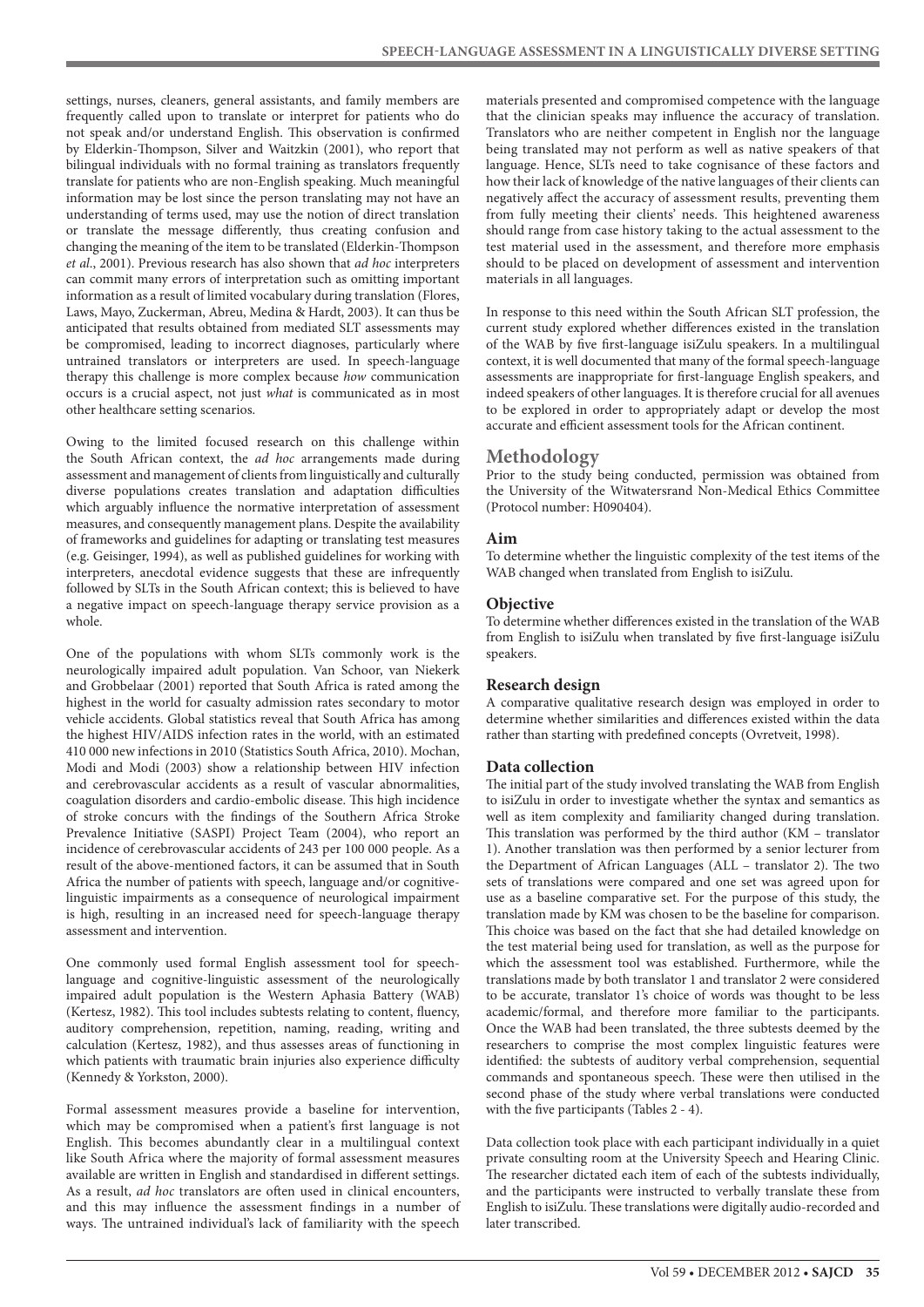#### **Participants**

Five first-language isiZulu speakers were recruited using convenience sampling. The choice of isiZulu speakers was based on the fact that this is the most widely spoken African language in South Africa (Stats SA, 2003), and represents the most commonly spoken African language at the University Speech and Hearing Clinic. Furthermore, both the second and third authors are first-language isiZulu speakers. Inclusion criteria stipulated that all participants needed to be over the age of 18 years, be first-language isiZulu speakers, and should consider themselves to be proficient in English as per self-report. Table 1 provides a description of the participants.

All participants were provided with information letters and consent forms in both English and isiZulu prior to the commencement of data collection. Where the participants were unable to read, the researcher verbally explained the study to them in isiZulu and verbal assent was accepted in lieu of written consent. Ethical considerations were guided by the principles of the South African Medical Research Council (South African Medical Research Council, 2003).

#### **Data analysis and trustworthiness of findings**

Data were analysed qualitatively using comparative analysis. Each translation was transcribed and back-translated from isiZulu to English. Thereafter, each translation was compared against the baseline translation. Furthermore the translations were compared with each other so as to identify differences in translation across the five participants. Trustworthiness of findings was accounted for by means of back-translation of the baseline WAB, as well as independent validity checks of two of the five participants' translations to eliminate bias.

#### **Results**

Results are presented in accordance with the aims of the study. Results of the translations of the most linguistically complex subtests of the WAB are depicted in Table 2 (Tables 2 - 4 are placed at the end of the article to facilitate the flow of the article).

#### **Comparison of translations made by the researcher and African Languages Lecturer (ALL)**

Initially, the translations made by the researcher and the ALL were compared. While some differences relating to sentence structure and vocabulary were noted, these appeared to be mainly dialectal in nature and did not affect the overall linguistic complexity of the test items. The reasons behind these differences appeared to pertain to the ALL's more formal and academic use of isiZulu, while the researcher's choice of words was more colloquial.

Within the subtest of auditory verbal comprehension, a few changes to structure and complexity of the questions were noted. An example of this can be seen in the translation of the question *'Is the door closed?'* In English this phrase consists of the structure Copula Determiner Noun Adjective, whereas in isiZulu the structure changes to Adjective Noun which is translated to '*Uvaliwe umnyango?'* Although the structure

of the question changes, the meaning remains the same, and when translated back into English the question stays the same. Similarly, by translating the question '*Are you wearing red pyjamas?'* to isiZulu ('*Ugqoke izimpahla zokulala ezibomvu?'*) the sentence structure changes to '*Are you wearing pyjamas that are red?'* This indicates that the meaning does not change, although the length of the question increases. This was also noted in the phrase, '*Do you eat a banana before you peel it?'('Uhluba ubhanana ngaphampi kokuba uwudle?').* In this phrase the Noun Phrase (NP) is followed by the Verb Phrase (VP) in English. However, in isiZulu the VP is followed by the NP, further indicating that the structure of the question changes, yet does not compromise the meaning of the question. When translated back to English, the phrase reads as '*Do you peel a banana before you eat it?'* 

In the subtest of spontaneous speech, differences were also noted. The researcher translated the phrase '*What is your occupation?'* to '*Usebenza laphi?'* which, when translated back into English means '*Where do you work?'* This implies that the response obtained could refer to place of occupation but not the type of occupation.

Some differences were also noted in the translation of the auditory verbal comprehension subtest. For example, the researcher translated the command '*Shut your eyes'* as '*Vala amehlo'* whereas the ALL translated it as '*Chimeza'*. Both of these translations are accurate representations of the English command as a patient would perform the command correctly if translated either way. The only important difference in the two translations is that the translation made by the researcher can be back-translated into English as '*Close your eyes'* whereas the translation made by the ALL would be translated to English as '*Shut your eyes'.*  Another difference was noted in the command '*Point to the chair'*. People from the more rural parts of KwaZulu-Natal and those who have formally studied isiZulu tend to use the word '*isihlalo'* as used by the ALL, for '*chair'*. However, the researcher translated the word *'chair'* as '*isitulo'*. The word '*isitulo'* is a 'borrowed word' taken from the Afrikaans word '*stoel'* and is used more commonly in more urban areas, whereas '*isihlalo'* is the more authentic version of the word '*chair'* in isiZulu.

In some instances, the word order of the sequential commands changed. An example of this is seen in the command '*Point to the comb with the pen*', which was translated to '*Ngepeni, khomba ikama'*, meaning '*With the pen, point to the comb'*. Although this change did not compromise the overall meaning of the command, it has the potential to affect a patient's understanding of the command and may also change the sequential order in which they carry out more complex commands.

Most of the changes that were noted from the initial translation of the WAB were concerned with structure and vocabulary. Since the ALL had studied isiZulu at both an undergraduate and postgraduate level, her translations were more formal as opposed to the more colloquial translations by the researcher. This implies that level of education may play an influential role on translation. These effects of education may also be true for the patient population. This is of significance to SLTs since the risk of misdiagnosis of communication impairments may

| Table 1. Personal characteristics of the participants |     |        |                                     |                                       |                             |                       |  |
|-------------------------------------------------------|-----|--------|-------------------------------------|---------------------------------------|-----------------------------|-----------------------|--|
| Participant                                           | Age | Gender | Occupation                          | <b>Highest level of education</b>     | Languages spoken            | Place of origin/birth |  |
| Translator 1                                          | 22  | Female | Speech and hearing<br>therapist     | BA Speech and Hearing<br>Therapy      | IsiZulu, English, Afrikaans | Newcastle             |  |
| Translator 2                                          | 38  | Female | Senior Lecturer                     | PhD (African Languages)               | IsiZulu, English            | Johannesburg          |  |
|                                                       | 56  | Male   | Gardener                            | Grade 11                              | IsiZulu and English         | Rural KwaZulu-Natal   |  |
| $\overline{2}$                                        | 52  | Female | Nursing Sister                      | Diploma in nursing                    | IsiZulu and English         | Pietermaritzburg      |  |
| 3                                                     | 23  | Female | Student                             | 3 years at university studying<br>Law | IsiZulu and English         | Pietermaritzburg      |  |
| $\overline{4}$                                        | 38  | Female | Cleaner                             | Grade 9                               | IsiZulu, English and Sotho  | Newcastle             |  |
| 5                                                     | 34  | Male   | Painter & fixes air<br>conditioners | Grade 12                              | IsiZulu, English and Sotho  | Soweto                |  |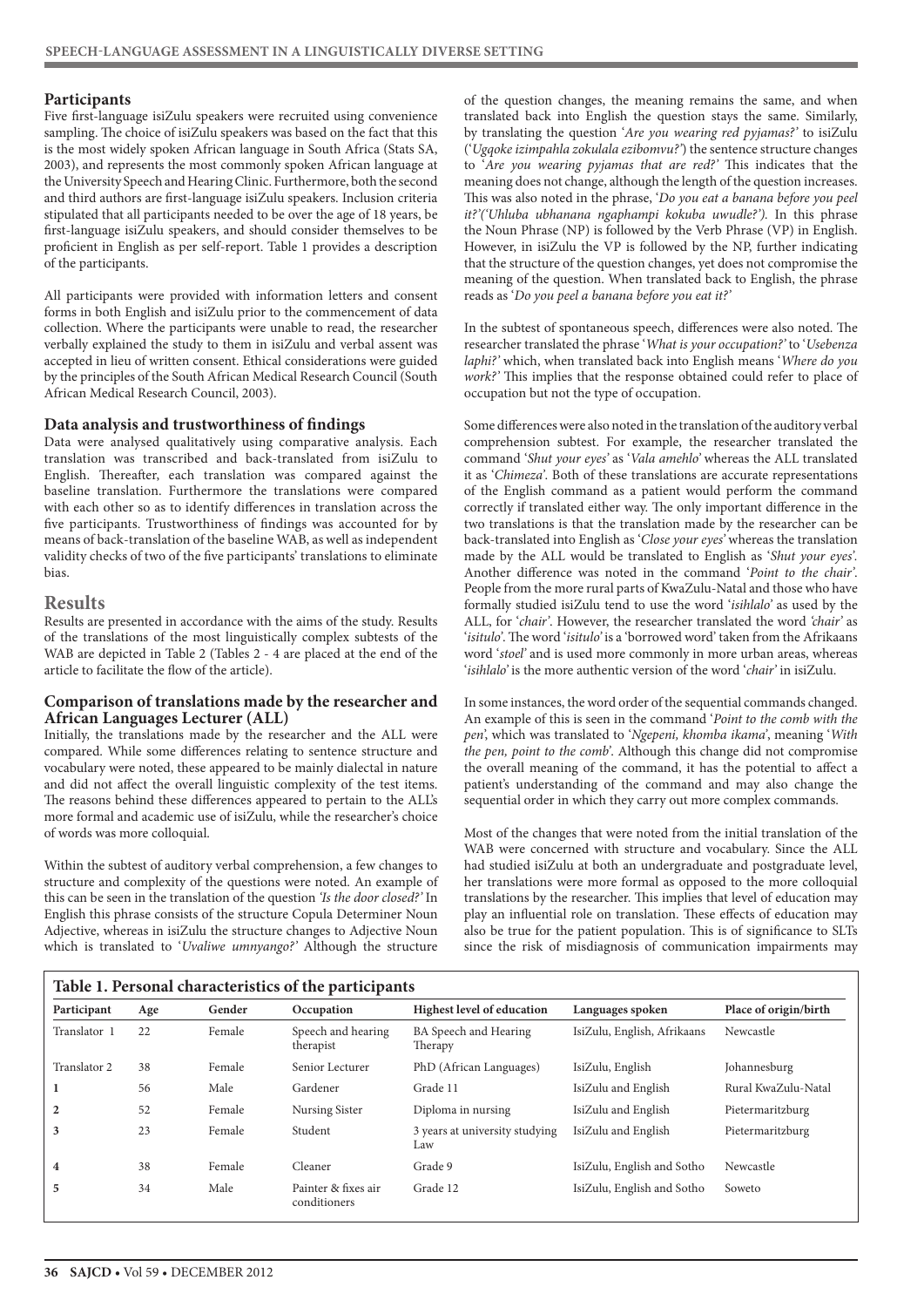be increased by failure to ensure effective translation of assessment materials or by assessing the patient in a language that he/she does not understand (Stolk, Ziguras, Saunders, Garlick, Stuart & Coffey, 1998). This suggests that SLTs should be cautious in their interpretation of assessment findings elicited through informally mediated consultations.

#### **Comparison of verbal translations made by the five participants**

The results of this aspect of the study have been tabulated in Table 2. Based on these results, it was noted that many more discrepancies were noted across the translations, specifically those concerning vocabulary used, as well as sentence structure and semantics.

#### *Variations in translation relating to vocabulary*

As evident in Table 2, much of the vocabulary used in the subtest may be considered inappropriate for assessment in South Africa. This concurs with the findings of Mosdell *et al*. (2010), who also found that test items in the Boston Naming Test and the Cookie Theft Test were both linguistically and culturally biased, affecting the reliability of the tests when used in the South African context. Over and above the effect that culturally inappropriate vocabulary may have on the responses obtained from a patient, the nature of the vocabulary may be altered by the translator if he/she has limited vocabulary in his/her own language and/or in English. For example, when looking at nouns such as *Smith, Brown*, *Windsor* and *Toronto*, it may not be easy for a second-language speaker of English to relate to such words, and may thus affect the results of the testing procedure. Anderson (1992) recommends that materials used during assessments and therapy should be culturally and linguistically sensitive so as to appropriately guide patient management. Vocabulary such as '*hotel'* and '*snow'* in the WAB may be inappropriate to use in a country such as South Africa, especially in the government healthcare context, since many people in this context may not be familiar with the concept of a hotel. Similarly, many people in South Africa have never seen snow before or heard what it is called in languages other than their own. For this reason it may be difficult to comment on when it snows because of the fact that they do not have any experience on which to base this. The WAB was standardised in New York and therefore the expected response for the absurdity question '*Does it snow in July?'* is *'no'.* However, in South Africa it is quite possible to have snow in certain parts of the country at this time of year. This is therefore clinically relevant as a patient may then be thought to be presenting with impaired comprehension because of the fact that he answered the question incorrectly.

The word '*axe'* is also considered inappropriate for use in a South African assessment battery. This is due to the fact that some patients may be unfamiliar with the name of this object and therefore may have difficulty in answering the question. For example, participant 4 translated *'Do you cut grass with an axe?'* as '*Unganqamula utshani ngombese?'* meaning '*Can you cut grass with a knife?'* This may be due to the fact that she does not have the vocabulary to make a connection between the English word *'axe'* and the isiZulu word '*imbazo'*. Implications of this mistranslation which leads to changed meaning entirely are considerable and have direct impact on test scoring as well as eventual diagnosis.

#### *Errors in translation of syntax and/or semantics*

Word order is an aspect that may be altered during translation and may have negative effects on SLT assessments. Berndt (2001) states that verbal short-term memory is frequently affected in patients with neurological impairments. Therefore a change in sentence structure may have a negative effect on the neurologically impaired patient's ability to comprehend an instruction.

From the subtest of auditory verbal comprehension (Table 2), a number of semantic differences in translation were apparent. Participant 3 translated the question '*Are the lights on in this room?'* as '*Are the lights on in this room or not?'* Similarly, participant 3 changed the nature of the question '*Does March come before June?'* to '*What comes first, March or June?'* and translated *'Is a horse larger than a dog?'* to *'What is larger,* 

*a dog or a horse?'* In all of these instances, patients with neurological impairments may have difficulty in responding accurately since the nature of the question has been changed from one which requires a yes/ no response to a forced alternative, and the processing requirements being assessed have also been simplified. In the questions *'Are you a man or a woman?'*, *'Are you a doctor?'* and *'Is this an assessment room?'*, participant 5 consistently asked the question by saying *'Could you/this be a woman/doctor/therapy room?'* This increases the level of complexity of the question and requires a degree of reasoning in formulating an answer, which may be difficult for the neurologically impaired patient, or the patient's reasoning may be difficult for the SLT to follow. In the question *'Am I a man or a woman?'* participants 1, 2, 3 and 4 all changed the nature of the semantics, thus posing the questions *'Is she the female here?', 'Am I a woman?', 'Is she a male or a female?'* and *'Are you a man or a woman?'* respectively. Another change in semantics can be seen in the question *'Will paper burn in a fire?'* where participant 4 translated it to *'Is paper burning?'*, thereby altering the meaning conveyed in the question and the expected response. These examples not only reveal the impact on complexity of the stimuli, but also highlight the influence of informal translation on validity of the instrument.

The only semantic differences in the spontaneous speech subtest (Table 3) were in the question *'What is your occupation?'* This may be because few people use the term '*occupation'* when they speak about work, but tend to use the word *'job'* or *'work'*, and may explain participant 2's translation to *'Where do you work?'* which resulted in a change of semantics. In the same question, participant 4 mistook the meaning of the word *'occupation'* for the meaning of *'address'* in the question '*What is your occupation?',* thereby completely altering the meaning of the question.

Analysis of the subtest of sequential commands (Table 4) revealed that in the command *'Point with the pen to the book'* participants 2 and 3 changed the word order to *'Khomba ibuku ngepeni'* and *'Khomba incwadi ngepeni'* respectively, meaning *'Point to the book with the pen'*, thus changing the sequential nature of the command. Furthermore, participant 4 translated the same command to *'Khomba ikamu neball peni'* meaning *'Point to the comb with the pen'* thus changing the semantics of the command. Similarly, in the command *'Point to the window then to the door'*, participants 1 and 4 both translated the command as *'Point to the window and the door'*, and in the command *'Point to the pen and the book'*, participants 3 and 5 both translated the command to *'Point to the pen and then point to the book.'* These errors in translation affect the expected sequential order of the response and consequently patients may be misdiagnosed as having auditory memory impairments and/or sequencing problems incorrectly. In the command *'Point to the comb with the pen'*, participants 1 and 4 translated this as *'Point with the pen to the comb*' which, although it maintains the semantics of the command, changes the complexity. Similarly, the command *'With the book, point to the comb'* yielded errors in translation, where participant 2 translated it as *'Point with the comb to the book',* thus changing the semantics, and participant 4 translated it as *'On the book point to the book'* thus providing a nonsensical command. The command *'Put the comb on the other side of the pen and turn over the book'* was problematic for almost all of the participants because of the increasing complexity of the command, with only participant 5 giving an accurate translation of the command. An important factor highlighted by Berndt (2001) is that most neurologically impaired patients have impairments related to sentence comprehension tasks, especially with semantically reversible sentences that are syntactically complex. This implies that a patient who already presents with a neurological impairment may have marked difficulties in answering a question with complex semantics and syntax, especially where translation is necessary; where inaccurate translations are performed, the assessment process is therefore severely hampered.

#### **Discussion**

As illustrated in this preliminary study, numerous differences and errors in translation may occur when untrained translators are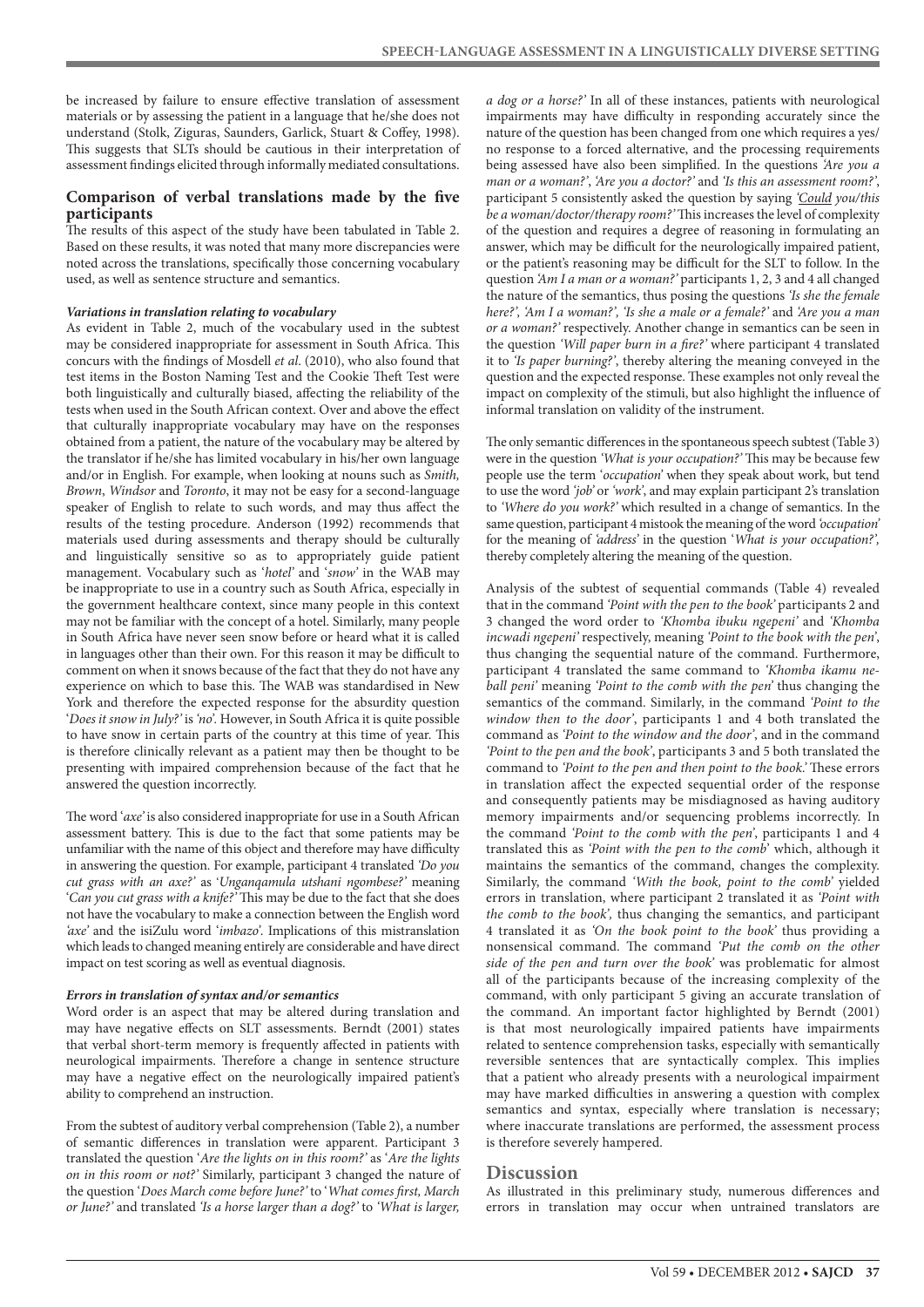used, and these have the potential to alter the responses obtained from the patient. This may result in misdiagnosis and consequently inappropriate intervention. While it is also not possible to fully identify the characteristics that make one translator more accurate than another, there are a number of factors that can be identified from the current study. The following factors need consideration when translations are conducted from English to isiZulu:

### **The impact of isiZulu as a tonal language on translation**

Stress and intonation patterns impact substantially on the semantics of spoken language in isiZulu. This implies that lexical tone can be used to attach different meanings to words which share the same phonemic content (Kuun, Zimu, Barnard & Davel, 2005). The effects of this were noted, for example, during the transcription of participant 4's question '*Am I a man or a woman?'* which was translated to '*Ungumuntu wesifazane noma wesilisa?'* As a result of the intonation patterns of the language, stress can be placed in different places on the word '*ungumuntu'* thereby changing the meaning of the sentence. The subtle difference between '*ungumuntu' (is she/he)* and '*ungumuntu' (are you)* will affect the patient's response. This is an important consideration since the ability to accurately detect intonation is a cognitive function involving the right hemisphere (Kuun *et al*., 2005); therefore it has significance in the assessment of a neurologically impaired individual.

### **The impact of gender on translation**

Although the sample size was small, it was observed that generally the male participants translated the test items with the closest level of accuracy to the original stimuli. It is unclear why the males in this study consistently gave more accurate translations than the females; however, this finding is of interest given that in most clinical encounters, females are more likely to be requested to assist with translation when a language barrier exists. Within the South African context, females dominate the nursing profession, and they are also the ones who most often take the role of caregivers. This reality is also confirmed by Friedland and Penn (2003), who state that it is typical within the South African healthcare sector for nurses and cleaning staff, who are predominantly female, to act as translators in cross-linguistic encounters.

Interestingly, on a few occasions in the current study, female participants used the carrier phrase *'please'* during translation of test items. For example, in the spontaneous speech subtest, both participants 2 and 3 translated *'Tell me a little about why you are here'* to *'Please tell me a little about why you are here'*. Similarly in the sequential command *'Raise your hands'*, participant 2 translated this to *'Please raise your hands'*. While the sample is too small to draw definitive conclusions as to why this occurred, it is possible that the female participants, because of their 'nurturing' nature attempt to establish a rapport with the 'patient' during the process of informal translation. This use of the carrier phrase may also be related to cultural norms in isiZulu which may dictate subservience on the part of females in general societal functions and engagements.

#### **The impact of education on translation**

Based on the current findings, it was evident that level of education also appears to play a role in the type of translation. Participant 4 has the lowest level of education. A number of variations were noted in the translations made by this participant compared with the other translators, with the most significant variation being in the translation of *'What is your occupation?'* Owing to the fact that participant 4 may not have had extensive exposure to formal English because of her level of education, she was unable to understand the term 'occupation', but instead interpreted it as 'address'. Ercikan (1998) states that a translation made by an interpreter must reflect not only the meaning of the original item, but should also maintain the same relevance, intrinsic interest and familiarity of the item content. Furthermore, Ercikan (1998) argues that if this is not done, what the item measures may be altered. The current authors agree with this statement as evidence from the current study provides some support for it.

A further example of the impact of education on translation can be seen in the subtest of auditory verbal comprehension, where participant 4 was unable to provide the correct term for the object '*axe',* indicating that she did not have sufficient vocabulary to make the translation*.*  However, having said this, the participant with the highest level of education did not always translate the test items with the closest degree of accuracy. When the impact of level of education on translation was discussed with ALL, she revealed that 'reasons' for translation also play a role in how translation is done, and this may not necessarily be related to level of education. Furthermore, she reported that translating items for a 'language assessment' may pose significant challenges for the translator and requires a higher level of precision than 'routine' translation. Therefore, despite the fact that in the South African context English is learned at school by the majority of the population and it can be argued that level of education may give a translator access to a greater vocabulary or to a greater degree of bilingualism, it may not necessarily improve their ability to make translations without changing the inherent meaning, especially in cases where the purpose of the translation has not been explicitly described.

### **The role of multilingualism and language exposure on translation**

The number of languages that a translator is able to speak appears to play a role in the type of vocabulary that is used during translation. This was observed, for example, in the subtest of auditory verbal comprehension when the question, *'Are the lights on in this room?'* was posed. Participants 1, 2 and 3 translated this sentence correctly. However, participants 4 and 5 substituted the isiZulu word *'ugesi'* with the English word *'light'*. This can possibly be explained by looking into where the participants are from. Participant 4 is from Newcastle in KwaZulu-Natal, where isiZulu is the dominant language, but many people from different backgrounds live there, and a number of languages are spoken. The same applies to participant 5 who is from Soweto. Therefore, it is understandable that they would not use the authentic isiZulu term, *'ugesi'* for *'lights'*. Nevertheless, it is unlikely that this translation would negatively influence the response elicited. The use of 'borrowed' English words during translation may also be related to age, in that the younger participants are more likely to have had more exposure to English as a result of being born during a time when more people were educated with English as a medium of instruction, and also having had more exposure to English on television.

## **Conclusion**

Although this study employed a small sample size, it has effectively highlighted some of the potential dangers associated with non-formal and non-systematic use of informal translators in the translation of formal speech-language assessment tools. One may argue that the WAB is not the most frequently used assessment tool, yet the authors believe that similar results would have been obtained had another formal test been translated, given that the nature of the differences in translation were mostly related to vocabulary and semantics.

The findings suggested that test items may be affected by the language, culture, gender and level of education of the translator. This concurs with the findings of Mosdell *et al*. (2010); however, at this point these factors cannot be considered as definitive because of the preliminary nature of the study. These factors therefore warrant more in-depth attention in future studies where bigger sample sizes can be used.

While the effects that translation may have on the process of assessment of language impairments are undeniable, the solution to this is less clear. As SLTs we can continue to motivate for the employment of formal trained translators/interpreters, yet issues associated with the diversity of cultures and languages in the South African context may not be notably reduced in the presence of a translator. While the goal of employing a translator in cross-cultural consultations would be to reduce the effects of language barriers on the accurate assessment of speech and language impairments, this study produces evidence that mediated consultations may in fact be more complex in speech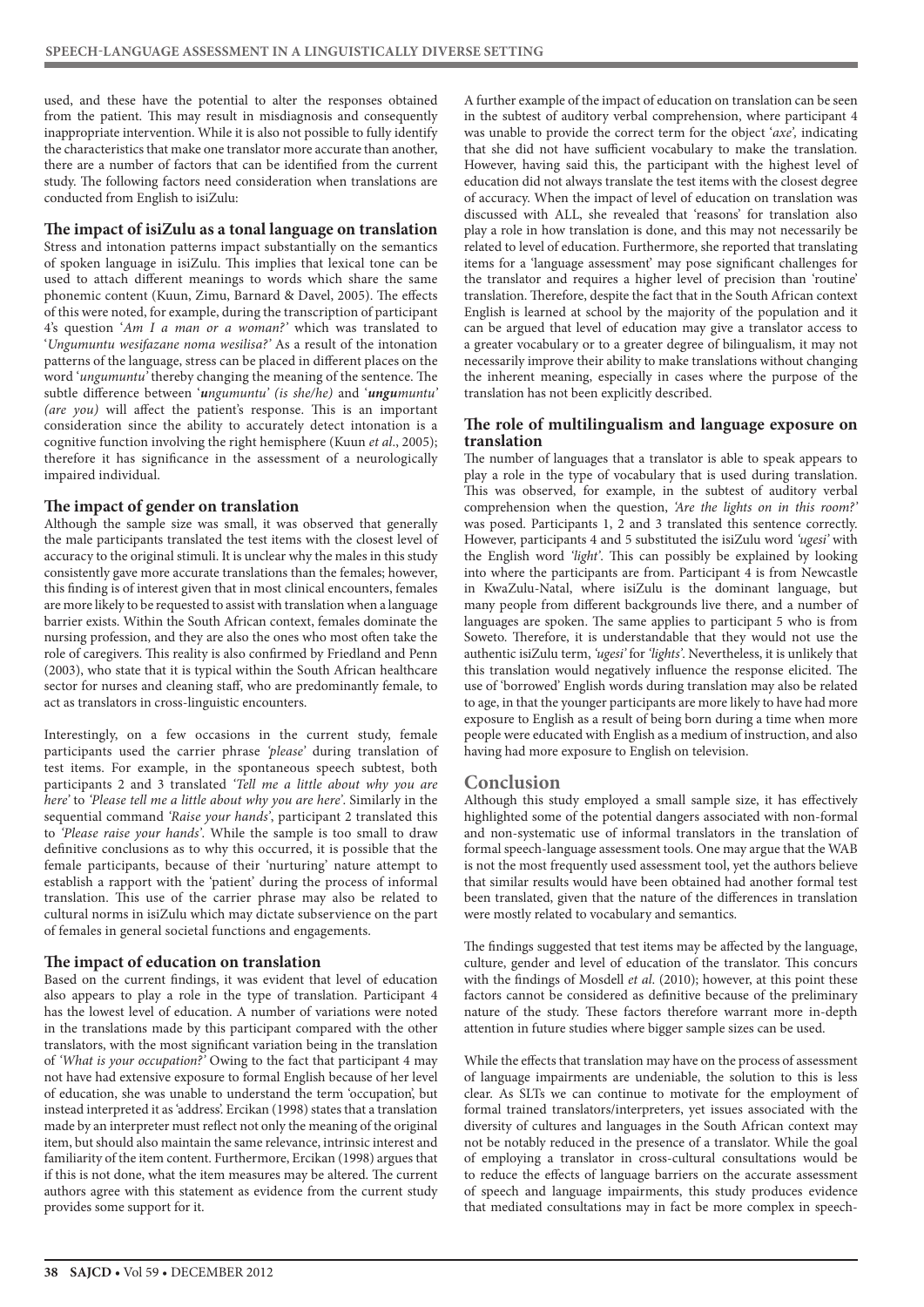language therapy than in general health communication, and warrant a different type of solution. Efforts to develop and standardise assessment tools in African languages, coupled with increasing the numbers of SLTs who speak African languages, need to be intensified as it appears these would be the most reliable and logical ways of ensuring that appropriate and effective SLT service delivery is achieved within this context.

**Acknowledgement.** The authors would like to thank Dr I J Mhlambi from the Department of African Languages, University of the Witwatersrand, for her active participation in the current study.

#### **References**

- Anderson, N. B. (1992). Understanding cultural diversity. *American Journal of Speech-Language Pathology, 1*, 11-12. Berndt, R. S. (2001). Patterns of sentence comprehension in aphasia: A consideration of three hypotheses. *Journal of Brain and Language, 60*(2), 197-221.
- Bornman, J, Sevcik, R. A., Romski, M., & Pae, H. K. (2010). Successfully translating language and culture when<br>| adapting assessment measures. Journal of Policy and Practice in Intellectual Disabilities, 7, 111-118. doi:10  $\frac{1}{2}$ 1741-1130.2010.00254 $\times$
- Davidson, B. (2001). Questions in cross-linguistic medical encounters: The role of the hospital interpreter. *Anthropological Quarterly, 74*(4), 170-178. doi:10.1353/anq.2001.0035
- Department of Health (2011). *Policy on language services (2011) for the National Department of Health*. Retrieved from http://www.doh.gov.za/docs/policy/2011/15042011.pdf.
- Elderkin-Thompson, V., Silver, R. C., & Waitzkin, H. (2001).When nurses double as interpreters: A study of Spanishspeaking patients in a US primary care setting. *Social Science and Medicine, 52*(9), 1343-1358. doi:10.1016/  $\overline{SO277-9536(00)00234-3}$
- Ercikan, K. (1998). Translation effects in international assessments. *International Journal of Educational Research, 29*(4), 543-553. doi:10.1016/S0883-0355(98)00047-0
- Flores, G., Laws, M. B., Mayo, S. J., Zuckerman, B., Abreu, M., Medina, L., & Hardt E. J. (2003). Errors in medical interpretation and their potential clinical consequences in paediatric encounters*. Paediatrics, 111*(1), 6-15. doi:10.1542/peds.111.1.6

Foley, E. E. (2005). HIV/AIDS and African immigrant women in Philadelphia: Structural and cultural barriers to care*. AIDS Care, 17*(8), 1030-1043. doi:10.1080/09540120500100890

Friedland, D., & Penn, C. (2003). Conversation analysis as a technique for exploring the dynamics of a mediated interview. *International Journal of Communication Disorders, 38*(1), 95-111. doi:10.1080/13682820304811

Geisinger, K. F. (1994). Cross-cultural normative assessment: Translation and adaptation issues influencing the normative interpretation of assessment instruments. Psychological Assessment, 6(4), 304-312. doi:10.1037//1040

- Gerber, B. (2009). A reflection on the development of a service-learning pedagogy for teaching and learning in speech-language therapy in South Africa. In M. Moore & P. Lan Lin (Eds.), *Service-learning in higher education: paradigms and challenges* (pp. 157-170). Indianapolis: University of Indianapolis Press.
- Kennedy, M. R. T., & Yorkston, K. M. (2000). Accuracy of metamemory after traumatic brain injury: Predictions during verbal learning. *Journal of Speech, Language and Hearing Research, 43*(5), 1072-1087.
- Kertesz, A. (1982). *The Western Aphasia Battery.* New York: Grune & Stratton. Khoza K., Ramma L., Mophosho M., & Moroka D. (2008). Digit speech reception threshold testing in Tswana/ English speakers. *South African Journal of Communication Disorders*, *55*, 20-28.
- Kuun, C., Zimu, V., Barnard, E., & Davel, M. (2005). Statistical investigations into isiZulu intonation. *Hum Language Technologies Research, 1*, 1-5.
- Mochan, A., Modi, M., & Modi, G. (2003). Stroke in black South African HIV-positive patients: A prospective analysis*. Stroke - Journal of American Heart Association, 34*, 10-15. doi: 10.1161/01.STR.0000043821.35051.FA
- Mosdell, J., Balchin, R., & Ameen, O. (2010). Adaptation of aphasia tests for neurocognitive screening in South Africa. *South African Journal of Psychology, 40*(3), 250-261. Penn, C. (2007). Factors affecting the success of mediated medical interviews in South Africa. *Current Allergy &*
- *Clinical Immunology, 20*(2), 66-72.
- Ovretveit, J. (1998). Making true comparisons. In J. Ovretveit (Ed.), *Comparative and cross-cultural health research: A practical guide.* Oxford: Radcliffe Medical Press. doi:10.1093/eurpub/8.1.87
- South African Constitution. (1996). South African Bill of Rights. Retrieved from http://www.rebirth.co.za/bill of rights.SA1.htm 3 February 2011.
- South African Medical Research Council. (2003). General principles including research in children, vulnerable groups, international collaboration and epidemiology*.* Retrieved from http://www.sahealthinfo.org/ethics/ ethicspolicy.htm 28 January 2011
- Southern African Stroke Prevalence Initiative (SASPI) Project Team. (2004). Prevalence of stroke survivors in rural South Africa: results from the Southern Africa Stroke Prevalence Initiative*. Stroke - Journal of the American Heart Association, 35*, 627-632.
- Spiggle, S. (1994). Analysis and interpretation of qualitative data in consumer research. *The Journal of Consumer Research, 21*(3): 491-503. doi:10.1086/209413
- Statistics South Africa (2003). Prevalence of disability in South Africa*.* Retrieved from http://www.statssa.gov.za 23 February 2009.
- Statistics South Africa (2010). Mid-year population estimates, 2010. Retrieved from http://www.statssa.gov.za/ publications/P0302/P03022010.pdf 21 January 2011.

Stolk, Y., Ziguras, S., Saunders, T., Garlick, R., Stuart, G., & Coffey, G. (1998). Lowering the language barrier in an acute psychiatric setting. *Australian and New Zealand Journal of Psychiatry, 32*(3), 434-440. doi:10.3109/00048679809065538

dley, B. D., Stith, A. Y. & Nelson, A. R. (2003). *Unequal treatment: confronting racial and ethnic disparities.* Washington, DC: National Academies Press. doi:10.1016/S0003-4975(03)01205-0

Van Schoor, O., van Niekerk, J., & Grobbelaar, B. (2001). Mechanical failures as a contributing cause of motor vehicle accidents: South Africa. *Accident Analysis and Prevention, 33* (6), 713-721. doi:10.1016/S0001-4575(00)00083-X

#### **Table 2. Translation of the auditory verbal comprehension subtest of the WAB**

| <b>WAB</b> command        | Translation by translator 1(KM)<br>and translator 2 (ALL) | Participant    | Zulu translation             | <b>English translation</b> |
|---------------------------|-----------------------------------------------------------|----------------|------------------------------|----------------------------|
| Is your name Smith?       | 1: Igama lakho uSmith?                                    | $\mathbf{1}$   | Igama lakho unguSmith na?    | Is your name Smith?        |
|                           | 2: Igama lakho uSmith?                                    | $\mathbf{2}$   | Igama lakho uSmith?          | Is your name Smith?        |
|                           |                                                           | 3              | Igama lakho uSmith?          | Is your name Smith?        |
|                           |                                                           | $\overline{4}$ | Igama lakho uSmith na?       | Is your name Smith?        |
|                           |                                                           | 5              | Igama lakho uSmith?          | Is your name Smith?        |
| Is your name Brown?       | 1: Igama lakho uBrown?                                    | $\mathbf{1}$   | Uwu Mr Brown?                | Is your name Brown?        |
|                           | 2: Igama lakho uBrown                                     | $\overline{2}$ | Igama lakho uBrown?          | Is your name Brown?        |
|                           |                                                           | 3              | Igama lakho uBrown?          | Is your name Brown?        |
|                           |                                                           | $\overline{4}$ | Igama lakho uBrown?          | Is your name Brown?        |
|                           |                                                           | 5              | Igama lakho uBrown?          | Is your name Brown?        |
| Is your name (real name)? | 1: Igama lakho u (real name)?                             | 1              | Igama lakho u(real name) na? | Is your name (real name)?  |
|                           | 2: Igama lakho u (real name)?                             | $\overline{2}$ | Igama lakho u(real name)?    | Is your name (real name)?  |
|                           |                                                           | 3              | Igama lakho u(real name)?    | Is your name (real name)?  |
|                           |                                                           | $\overline{4}$ | Igama lakho u(real name)?    | Is your name (real name)?  |
|                           |                                                           | 5              | Igama lakho u(real name)?    | Is your name (real name)?  |
| Do you live in Toronto?   | 1: Uhlala Toronto?                                        | $\mathbf{1}$   | Uhlala eToronto?             | Do you live in Toronto?    |
|                           | 2: Uhlala Toronto na?                                     | $\overline{2}$ | Uhlala eToronto?             | Do you live in Toronto?    |
|                           |                                                           | 3              | Uhlala eToronto?             | Do you live in Toronto?    |
|                           |                                                           | $\overline{4}$ | Uhlala eToronto na?          | Do you live in Toronto?    |
|                           |                                                           | 5              | Uhlala eToronto?             | Do you live in Toronto?    |
| Do you live in Windsor?   | 1: Uhlala eWindsor?                                       | 1              | Uhlala eWindsor?             | Do you live in Windsor?    |
|                           | 2: Uhlala eWindsor na?                                    | $\overline{2}$ | Uhlala eWindsor?             | Do you live in Windsor?    |
|                           |                                                           | 3              | Uhlala eWindsor?             | Do you live in Windsor?    |
|                           |                                                           | $\overline{4}$ | Uhlala eWindsor?             | Do you live in Windsor?    |
|                           |                                                           | 5              | Uhlala eWindsor?             | Do you live in Windsor?    |
|                           |                                                           |                |                              |                            |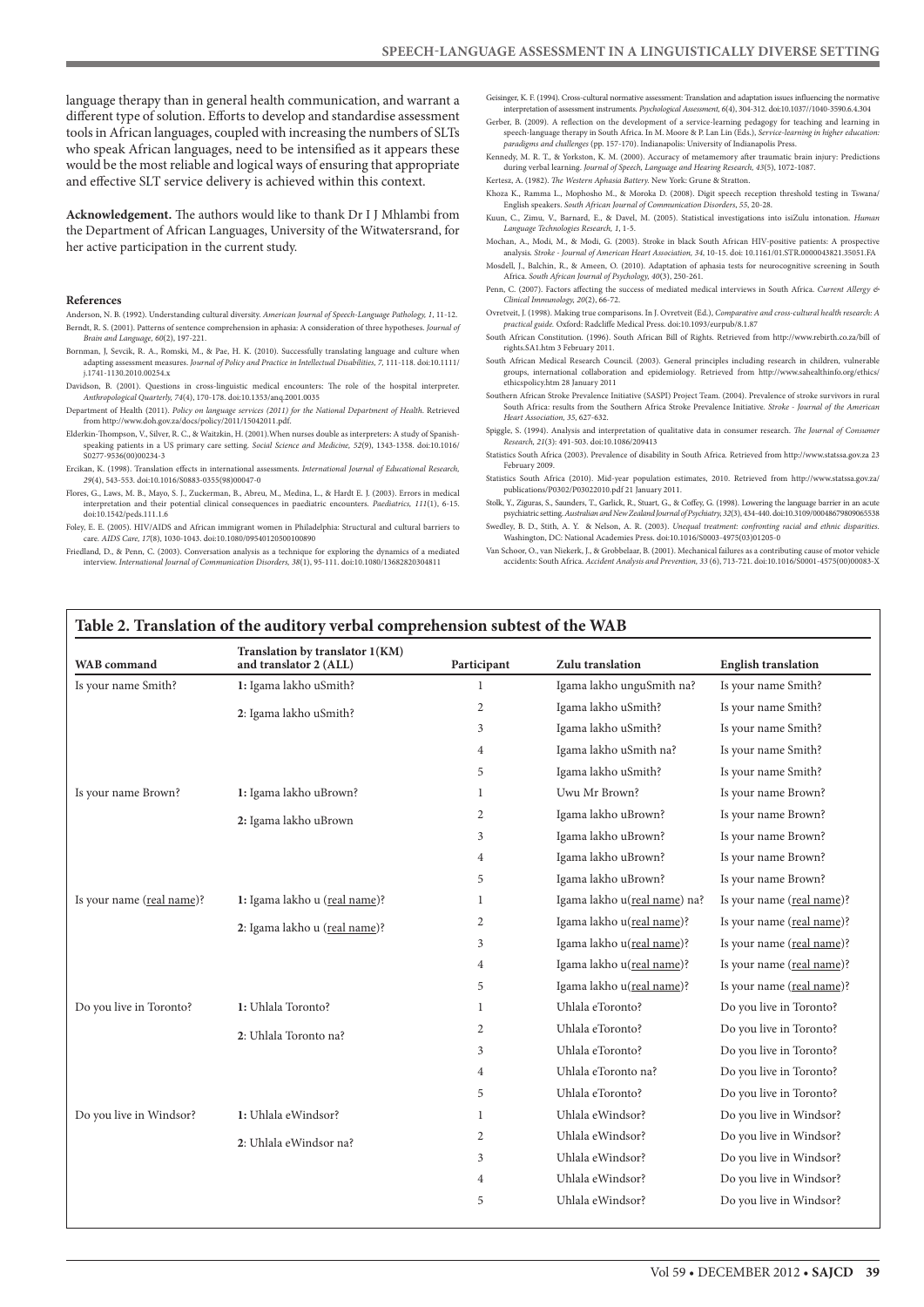| <b>WAB</b> command        | Translation by translator 1(KM)<br>and translator 2 (ALL) |                | Participant Zulu translation                                   | <b>English translation</b>                        |
|---------------------------|-----------------------------------------------------------|----------------|----------------------------------------------------------------|---------------------------------------------------|
| Are you a man or a        | 1: Uyindoda noma umuntu wesifazane?                       | $\mathbf{1}$   | Umuntu wesilisa noma wesifazane?                               | Are you a male or female?                         |
| woman?                    | 2: Uyindoda noma umuntu wesifazane?                       | $\overline{c}$ | Uyindoda noma umuntu wesifazane?                               | Are you a man or a woman?                         |
|                           |                                                           | 3              | Uyinkosikazi noma indoda                                       | Are you a woman or a man?                         |
|                           |                                                           | $\overline{4}$ | Ungumuntu wesifazane noma umuntu<br>wesilisa?                  | Are you a female or a male?                       |
|                           |                                                           | 5              | Ingabe uyindoda noma umfazi?                                   | Could you be a man or a<br>woman?                 |
| Are you a doctor?         | 1: Ungudokotela?                                          | 1              | Ungudokotela?                                                  | Are you a doctor?                                 |
|                           | 2: Ungudokotela na?                                       | $\overline{2}$ | Ungudokotela?                                                  | Are you a doctor?                                 |
|                           |                                                           | 3              | Uwudokotela yini?                                              | Are you a doctor?                                 |
|                           |                                                           | $\overline{4}$ | Ungu-doctor                                                    | Are you a doctor?                                 |
|                           |                                                           | 5              | Igabe uwudokotela?                                             | Could you be a doctor?                            |
|                           | Am I a man or a woman? 1: Ngiwumuntu wesifazane noma      | $\mathbf{1}$   | Nguye umuntu wesifazane?                                       | Is she the female here?                           |
|                           | wesilisa?                                                 | $\overline{2}$ | Mina ngowesifazane?                                            | Am I a woman?                                     |
|                           | 2: Ngiyindoda noma umuntu                                 | 3              | Lo, uyindoda noma wumuntu wesifazane? Is she a male or female? |                                                   |
|                           | wesifazane?                                               | $\overline{4}$ | Ungumuntu wesifazane noma wesilisa?                            | Are you a man or a woman?                         |
|                           |                                                           | 5              | Ngigabe ngiyindoda noma umfazi?                                | Am I a man or a woman?                            |
| Are the lights on in this | 1: Ugesi uyakhanya yini la-endlini?                       | $\mathbf{1}$   | Kukhanyiswe la endlini?                                        | Are the lights on in this room?                   |
| room?                     | 2: Ugesi uyakhanya kulelikamelo na?                       | $\mathbf{2}$   | Uyakhanya ugesi kuleligumbi?                                   | Is the light on in this room?                     |
|                           |                                                           | 3              | Kuyakhanya kulendlu noma akukhanyi?                            | Are the lights on in this room<br>or not?         |
|                           |                                                           | $\overline{4}$ | I-light ikhanyisiwe kulendlu?                                  | Are the lights on in this room?                   |
|                           |                                                           | 5              | Ama-light ngabe ayakhanya kuleli-room?                         | Are the lights on in this room?                   |
| Is the door closed?       | 1: Umnyango uvaliwe?                                      | 1              | Umnyango uvaliwe?                                              | Is the door closed?                               |
|                           | 2: Uvaliwe yini umnyango?                                 | $\mathbf{2}$   | Umnyango uvaliwe?                                              | Is the door closed?                               |
|                           |                                                           | 3              | Umnyango uvaliwe?                                              | Is the door closed?                               |
|                           |                                                           | $\overline{4}$ | Umnyango uvaliwe?                                              | Is the door closed?                               |
|                           |                                                           | 5              | Umnyango uvaliwe?                                              | Is the door closed?                               |
| Is this a hotel?          | 1: Isehotela la?                                          | $\mathbf{1}$   | Ihotela leli?                                                  | Is this a hotel?                                  |
|                           | 2: Isehotela lapha?                                       | $\overline{2}$ | Ihotela leli?                                                  | Is this a hotel?                                  |
|                           |                                                           | 3              | Kusehotela la yini?                                            | Is this a hotel?                                  |
|                           |                                                           | $\,4$          | Ihotela leli?                                                  | Is this a hotel?                                  |
|                           |                                                           | 5              | Ihotela leli?                                                  | Is this a hotel?                                  |
| Is this a therapy room?   | 1: I-therapy room yini le?                                | 1              | Indawo yokuhlolela le?                                         | Is this an assessment room?                       |
|                           | 2: Igumbi lokuhlolela leli?                               | $\overline{2}$ | I-therapy room le?                                             | Is this a therapy room?                           |
|                           |                                                           | $\mathfrak z$  | Kuse-therapy room yini la?                                     | Is this a therapy room?                           |
|                           |                                                           | $\overline{4}$ | Lena i-therapy room?                                           | Is this a therapy room?                           |
|                           |                                                           | 5              | Igabe igumbi lokongela leli?                                   | Could this be an assessment<br>room?              |
| Are you wearing red       | 1: Ugqoke amapyjama abomvu yini?                          | 1              | Ugqoke ama-pyjama abovu?                                       | Are you wearing red pyjamas?                      |
| pyjamas?                  | 2: Ugqoke izimpahla zokulala                              | 2              | Ugqoke ama-pyjama abovu na?                                    | Are you wearing red pyjamas?                      |
|                           | ezibomvu?                                                 | $\mathfrak{Z}$ | Ugqoke ama-pyjama abovu yini?                                  | Are you wearing red pyjamas?                      |
|                           |                                                           | $\overline{4}$ | Ugqoke i-pyjama lokulala elibovu?                              | Are you wearing sleeping<br>pyjamas that are red? |
|                           |                                                           | 5              | Ugqoke ama-pyjama abovu?                                       | Are you wearing red pyjamas?                      |
| Will paper burn in fire?  | 1: Iphpha lingasha emlilweni?                             | 1              | Iphepha lingasha emlilweni?                                    | Can paper burn in fire?                           |
|                           | 2: Iphepha lingasha yini emlilweni?                       | $\overline{2}$ | Iphepha liyasha yini emlilweni?                                | Does paper burn in fire?                          |
|                           |                                                           | $\mathfrak z$  | Amaphepha ayasha yini emlilweni?                               | Can papers burn in fire?                          |
|                           |                                                           | $\,4$          | Iphepha liyavutha na?                                          | Is paper burning?                                 |
|                           |                                                           | 5              | Igabe iphepha liyasha emlilweni?                               | Can paper burn in fire?                           |

## **Table 2. Translation of the auditory verbal comprehension subtest of the WAB (continued)**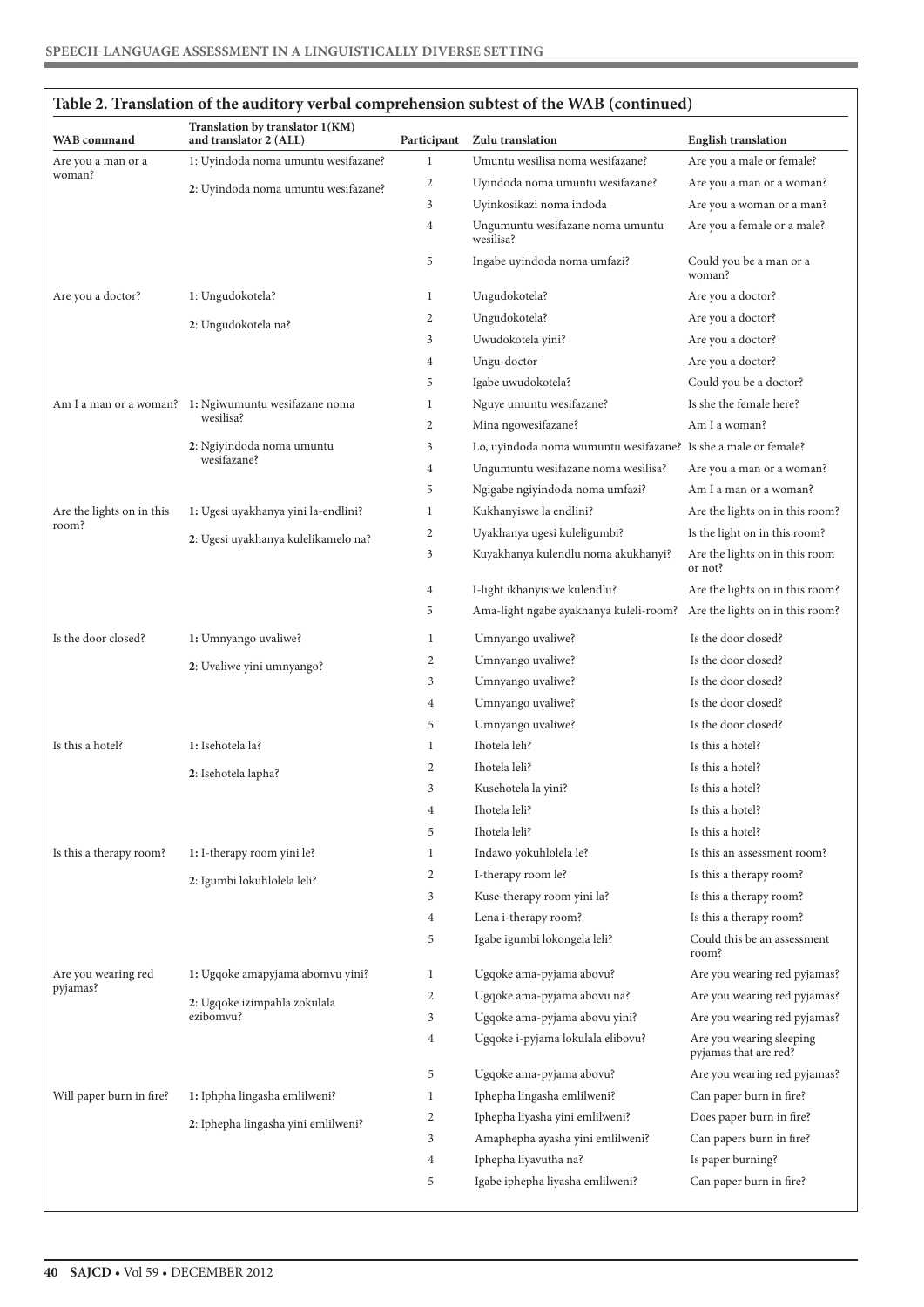| <b>WAB</b> command                                        | Translation by translator 1(KM)<br>and translator 2 (ALL)                                 | Participant    | Zulu translation                                         | <b>English translation</b>                                   |
|-----------------------------------------------------------|-------------------------------------------------------------------------------------------|----------------|----------------------------------------------------------|--------------------------------------------------------------|
| Does March come before<br>June?                           | 1: Inynaga ka-March ifika kuqala kuneya-<br>June?                                         | $\mathbf{1}$   | Kuyenzeka lenyanga ka-March ifike<br>ngaphambi kwa-June? | Does it happen that the month<br>of March comes before June? |
|                                                           | 2: Inynaga ka-March ifika kuqala kuneya-<br>June?                                         | $\overline{2}$ | U-March ufika ngaphambi kwa-June?                        | Does March come before June?                                 |
|                                                           |                                                                                           | $\mathfrak{Z}$ | Yikuphi okuqamuka phambili, u-March<br>noma u-June?      | What comes first March or<br>June?                           |
|                                                           |                                                                                           | $\overline{4}$ | Inyanga ka-March ifika kuqala kuno-June<br>na?           | Does the month of March<br>come before June?                 |
|                                                           |                                                                                           | 5              | Igabe u-March ufika before u-June?                       | Could March come before<br>June?                             |
| you peel it?                                              | Do you eat a banana before 1: Uyawuhluba kuqala yini ubanana<br>ngaphambi wokuthi uwudle? | $\mathbf{1}$   | Uyawudla ubanana ungakawuhlubi?                          | Do you eat a banana before<br>you've peeled it?              |
|                                                           | 2: Uyawuhluba kuqala yini ubanana<br>ngaphambi wokuthi uwudle?                            | $\mathbf{2}$   | Ubanana uwudla ungaka wuhlubi na?                        | Do you eat a banana before you<br>peel it?                   |
|                                                           |                                                                                           | $\mathfrak{Z}$ | Udla ubanana ngoba usuwuhlubile yini?                    | Do you eat a banana because<br>you have peeled it?           |
|                                                           |                                                                                           | $\overline{4}$ | Udla ubanana kuqala before uwuhluba?                     | Do you eat a banana first<br>before you peel it?             |
|                                                           |                                                                                           | 5              | Igabe uyalidla ibanana ngaphambi<br>wokuthi ulihlubile?  | Can you eat a banana before<br>you peel it?                  |
| Does it snow in July?                                     | 1: Liyakhithika yini ngo-July?                                                            | $\mathbf{1}$   | Kuyenzeka likhithike ngo-July?                           | Can it snow in July?                                         |
|                                                           | 2: Liyakhithika yinii ngo-July?                                                           | $\overline{2}$ | Liyakhithika ngo-July?                                   | Does it snow in July?                                        |
|                                                           |                                                                                           | $\overline{3}$ | Kuyakhithika yini ngo-July?                              | Does it snow in July?                                        |
|                                                           |                                                                                           | $\overline{4}$ | Liyakhithika ngo-July?                                   | Does it snow in July?                                        |
|                                                           |                                                                                           | 5              | Liyasnowa na ku-July?                                    | Does it snow in July?                                        |
| Is a horse larger than a dog? 1: Ihhashi likhulu kunenja? |                                                                                           | $\mathbf{1}$   | Kuyenzeka ihhashi libel'khulu kunenja?                   | Can a horse be bigger than a<br>dog?                         |
|                                                           | 2: Ihhashi likhulu yini kunenja?                                                          | $\overline{2}$ | Ihhashi likhulu kunenja yini?                            | Is a horse bigger than a dog?                                |
|                                                           |                                                                                           | $\mathfrak{Z}$ | Yini enkulu, inja noma ihhashi?                          | What is larger, a dog or a<br>horse?                         |
|                                                           |                                                                                           | $\overline{4}$ | Ihhashi likhulu kunenja yini?                            | Is a horse larger than a dog?                                |
|                                                           |                                                                                           | 5              | Igabe ihhashi likhulu na kunenja?                        | Is a horse larger than a dog?                                |
| Do you cut the grass with<br>an axe?                      | 1: Uyabusika yini utshani ngembazo?                                                       | $\mathbf{1}$   | Uyakwazi ukuthi ngembazo ugence<br>utshani?              | Can you cut grass with an axe?                               |
|                                                           | 2: Uyabusika yini utshani ngembazo?                                                       | $\mathbf{2}$   | Utshanii ubugunda ngembazo yini?                         | Do you cut grass with an axe?                                |
|                                                           |                                                                                           | 3              | Uma usika utshani, usika ngembazo na?                    | When you cut grass, do you<br>use an axe?                    |
|                                                           |                                                                                           | $\overline{4}$ | Ugangamula utshani ngombese?                             | Can you cut grass with a knife?                              |
|                                                           |                                                                                           | 5              | Igabe usika utshani ngembazo?                            | Do you cut the grass with an<br>axe?                         |

## **Table 2. Translation of the auditory verbal comprehension subtest of the WAB (continued)**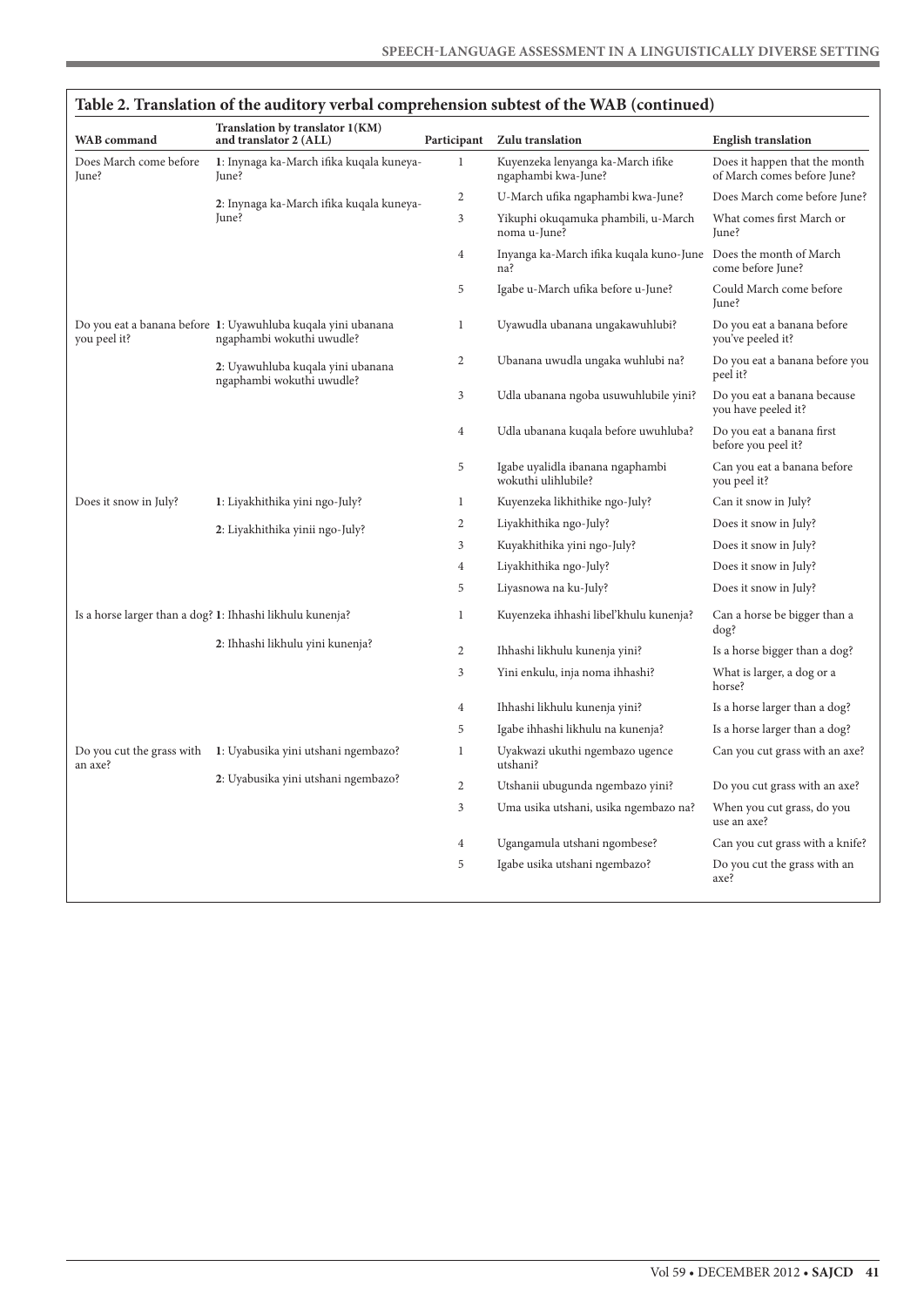| <b>WAB</b> question                         | Translation by translator 1(KM)<br>and translator 2 (ALL)     | Participant    | Zulu translation                                                    | <b>English translation</b>                                                                       |
|---------------------------------------------|---------------------------------------------------------------|----------------|---------------------------------------------------------------------|--------------------------------------------------------------------------------------------------|
| How are you today?                          | 1: Unjani namhlanje?                                          | $\mathbf{1}$   | Unjani namhlanje?                                                   | How are you today?                                                                               |
|                                             | 2: Unjani namhlanje?                                          | 2              | Unjani namhlanje?                                                   | How are you today?                                                                               |
|                                             |                                                               | 3              | Unjani namhlanje?                                                   | How are you today?                                                                               |
|                                             |                                                               | 4              | Unjani namhlanje?                                                   | How are you today?                                                                               |
|                                             |                                                               | 5              | Unjani namhlanje?                                                   | How are you today?                                                                               |
|                                             | Have you been here before? 1: Usuke weza lapha ngaphambilini? | 1              | Ukewaba-la?                                                         | Have you been here before?                                                                       |
|                                             | 2: Usuke weza lapha ngaphambilini?                            | 2              | Waka wafika-la phambili?                                            | Have you been here before?                                                                       |
|                                             |                                                               | 3              | Wakeweza-la ngelinye ilanga?                                        | Have you been here<br>previously?                                                                |
|                                             |                                                               | 4              | Ukewaba-la phambilini?                                              | Have you been here before?                                                                       |
|                                             |                                                               | 5              | Usuke waza la-phambilini?                                           | Have you been here before?                                                                       |
| What is your name?                          | 1: Ubani igama lakho?                                         | 1              | Igama lakho ungubani?                                               | What is your name?                                                                               |
|                                             | 2: Ubani igama lakho?                                         | 2              | Ubani igama lakho?                                                  | What is your name?                                                                               |
|                                             |                                                               | 3              | Ubani igama lakho?                                                  | What is your name?                                                                               |
|                                             |                                                               | 4              | Ubani igama lakho?                                                  | What is your name?                                                                               |
|                                             |                                                               | 5              | Ubani igama lakho?                                                  | What is your name?                                                                               |
| What is your address?                       | 1: Lithini ikheli lakho?                                      | 1              | Ikheli lakho lithini?                                               | What is your address?                                                                            |
|                                             | 2: Lithini ikheli lakho?                                      | 2              | Lithini ikheli lakho?                                               | What is your address?                                                                            |
|                                             |                                                               | 3              | Lithini ikheli lakho?                                               | What is your address?                                                                            |
|                                             |                                                               | 4              | Ithini i-address yakho?                                             | What is your address?                                                                            |
|                                             |                                                               | 5              | La ohlalakhona, i-address                                           | Where you stay, what is your<br>address?                                                         |
| What is your occupation?                    | 1: Usebenza laphi?                                            | 1              | Usebenza msebenzi muni?                                             | What is your occupation?                                                                         |
|                                             | 2: Usebenza msebenzi muni?                                    | 2              | Usebenza kuphi?                                                     | Where do you work?                                                                               |
|                                             |                                                               | 3              | Wenza msebenzi muni?                                                | What is your occupation?                                                                         |
|                                             |                                                               | $\overline{4}$ | Ilokunjana yakho Address?                                           | Participant thought<br>occupation was address,<br>therefore unable to translate<br>the question. |
|                                             |                                                               | 5              | Igabe uwenza msebenzi muni?                                         | What is your occupation?                                                                         |
| Tell me a little about why<br>you are here? | 1: Ngitshele kabanzi ukuthi yini<br>ekubeka la-namhlanje.     | 1              | Awuthi ukungitshela fahla ukuthi<br>ubekwayini la.                  | Tell me briefly why you are<br>here.                                                             |
|                                             | 2: Ngitshele kabanzi ukuthi yini<br>ekubeka la-namhlanje.     | $\overline{c}$ | Ongitshele kancane ukuthi ufunani la. Please tell me a little about | why you are here today.                                                                          |
|                                             |                                                               | 3              | Awungitshele ukuthi namhlanje<br>uzeleni la?                        | Please can you please tell me<br>why you are here today?                                         |
|                                             |                                                               | 4              | Ngitshele kancane ukuthi yini uze-la<br>namhlanje.                  | Tell me a little about why<br>you came here today.                                               |
|                                             |                                                               | 5              | Ngitshele kabanzi ukuthi yini ula-<br>namhlanje.                    | Tell me a little why you are<br>here.                                                            |

# **Table 3. Translation of the spontaneous speech subtest of the WAB**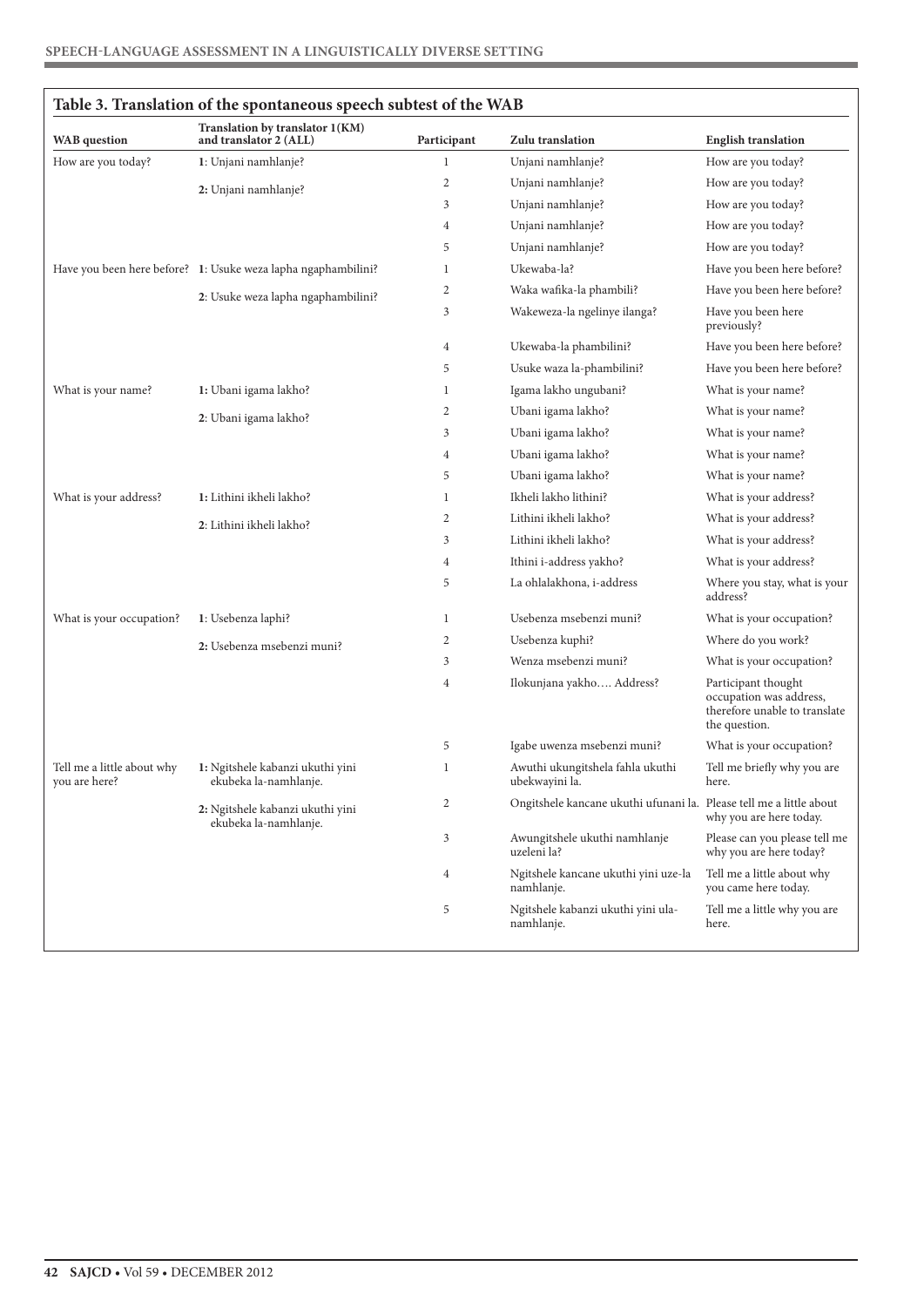| <b>WAB</b> command                                       | <b>Translation by translator</b><br>1(KM) and translator 2 (ALL) | Participant    | Zulu translation                          | <b>English translation</b>                        |
|----------------------------------------------------------|------------------------------------------------------------------|----------------|-------------------------------------------|---------------------------------------------------|
| Raise your hands                                         | 1: Phakamisa izandla zakho                                       | $\mathbf{1}$   | Phakamisa isandla                         | Raise your hand                                   |
|                                                          | 2: Phakamisa izandla zakho                                       | 2              | Ngicela uphakamise izandla                | Please raise your hands                           |
|                                                          |                                                                  | 3              | Phakamisa izandla zakho                   | Raise your hands                                  |
|                                                          |                                                                  | 4              | Phakamisa izandla zakho                   | Raise your hands                                  |
|                                                          |                                                                  | 5              | Phakamisa isandla sakho                   | Raise your hand                                   |
| Shut your eyes                                           | 1: Vala amehlo                                                   | 1              | Vala amehlo                               | Close your eyes                                   |
|                                                          | 2: Chimeza                                                       | 2              | Chimeza amehlo                            | Shut your eyes                                    |
|                                                          |                                                                  | 3              | Vala amehlo akho                          | Close your eyes                                   |
|                                                          |                                                                  | 4              | Vala amehlo                               | Close your eyes                                   |
|                                                          |                                                                  | 5              | Vala amehlo akho                          | Close your eyes                                   |
| Point to the chair                                       | 1: Khomba isitulo                                                | $\mathbf{1}$   | Khomba isitulo/isihlalo                   | Point to the chair                                |
|                                                          | 2: Khimba isihlalo                                               | $\overline{2}$ | Khomba isitulo                            | Point to the chair                                |
|                                                          |                                                                  | 3              | Khomba isitulo                            | Point to the chair                                |
|                                                          |                                                                  | 4              | Khomba isitulo                            | Point to the chair                                |
|                                                          |                                                                  | 5              | Khomba isitulo                            | Point to the chair                                |
| Point to the window, then to                             | 1: Khomba ifasitela bese                                         | $\mathbf{1}$   | Khomba efasteleni nase mnyango            | Point to the window and the door                  |
| the door                                                 | ukhomba umnyango<br>2: Khomba ifasitela bese<br>ukhomba umnyango | 2              | Khomba ifasitela mese ukhomba<br>umnyango | Point to the window and then to<br>the door       |
|                                                          |                                                                  | 3              | Khomba ifasitela bese ukhomba<br>umnyango | Point to the window and then to<br>the door       |
|                                                          |                                                                  | 4              | Khomba ifasitela nomnyango                | Point to the window and the door                  |
|                                                          |                                                                  | 5              | Khomba ifasitela bese ukhomba<br>umnynago | Point to the window and then point<br>to the door |
| Point to the pen and the book 1: Khomba ipeni nencwadi   |                                                                  | $\mathbf{1}$   | Khomba ipeni nebuku                       | Point to the pen and the book                     |
|                                                          | 2: Khomba ipeni nencwadi                                         | 2              | Khomba ipeni nebuku                       | Point to the pen and the book                     |
|                                                          |                                                                  | 3              | Khomba ibodwe bese ukhomba<br>ibuku       | Point to the pot and then to the<br>book          |
|                                                          |                                                                  | 4              | Khomba i-ball peni nebuku                 | Point to the pen with the book                    |
|                                                          |                                                                  | 5              | Khomba ipeni bese ukhomba<br>incwadi      | Point to the pen and then point to<br>the book    |
| Point with the pen to the book 1: Ngepeni khomba incwadi |                                                                  | 1              | Khomba ngepeni ebukwini                   | Point with the pen to the book                    |
|                                                          | 2: Khomba ngepeni encwadini                                      | $\overline{2}$ | Khomba ibuku ngepeni                      | Point to the book with the pen                    |
|                                                          |                                                                  | 3              | Khomba incwadi ngepeni                    | Point to the book with the pen                    |
|                                                          |                                                                  | 4              | Khomba ikamu ne-ball peni                 | Point to the comb and the pen                     |
|                                                          |                                                                  | 5              | Khomba ngepeni encwadini                  | Point with the pen to the book                    |
| Point to the comb with the pen 1: Ngepeni khomba ikamu   |                                                                  | 1              | Khomba ngepeni ekamini                    | Point with the pen to the comb                    |
|                                                          | 2: Khomba ikamu ngepeni                                          | 2              | Khomba ikamu ngepeni                      | Point to the comb with the pen                    |
|                                                          |                                                                  | 3              | Khomba ikamu ngepeni                      | Point to the comb with the pen                    |
|                                                          |                                                                  | 4              | Khomba ngepeni ekamini                    | Point with the pen to the comb                    |
|                                                          |                                                                  | 5              | Khomba ikamu ngepeni                      | Point to the comb with the pen                    |
| With the book point to the                               | 1: Ngencwadi, khomba ikamu                                       | 1              | Ngencwadi, khomba ekamini                 | With the book point to the comb                   |
| comb                                                     | 2: Ngencwadi, khomba ikamu                                       | 2              | Khomba ikamu ngebuku                      | Point with the comb to the book                   |
|                                                          |                                                                  | 3              | Ngebuku khomba ikamu                      | With the book point to the comb                   |
|                                                          |                                                                  | $\overline{4}$ | Ebukwini pointa ibuku                     | On the book point to the book                     |
|                                                          |                                                                  | 5              | Ngencwadi, khomba ikamu                   | With the book point to the comb                   |

#### **Table 4. Translation of the sequential commands subtest of the WAB**